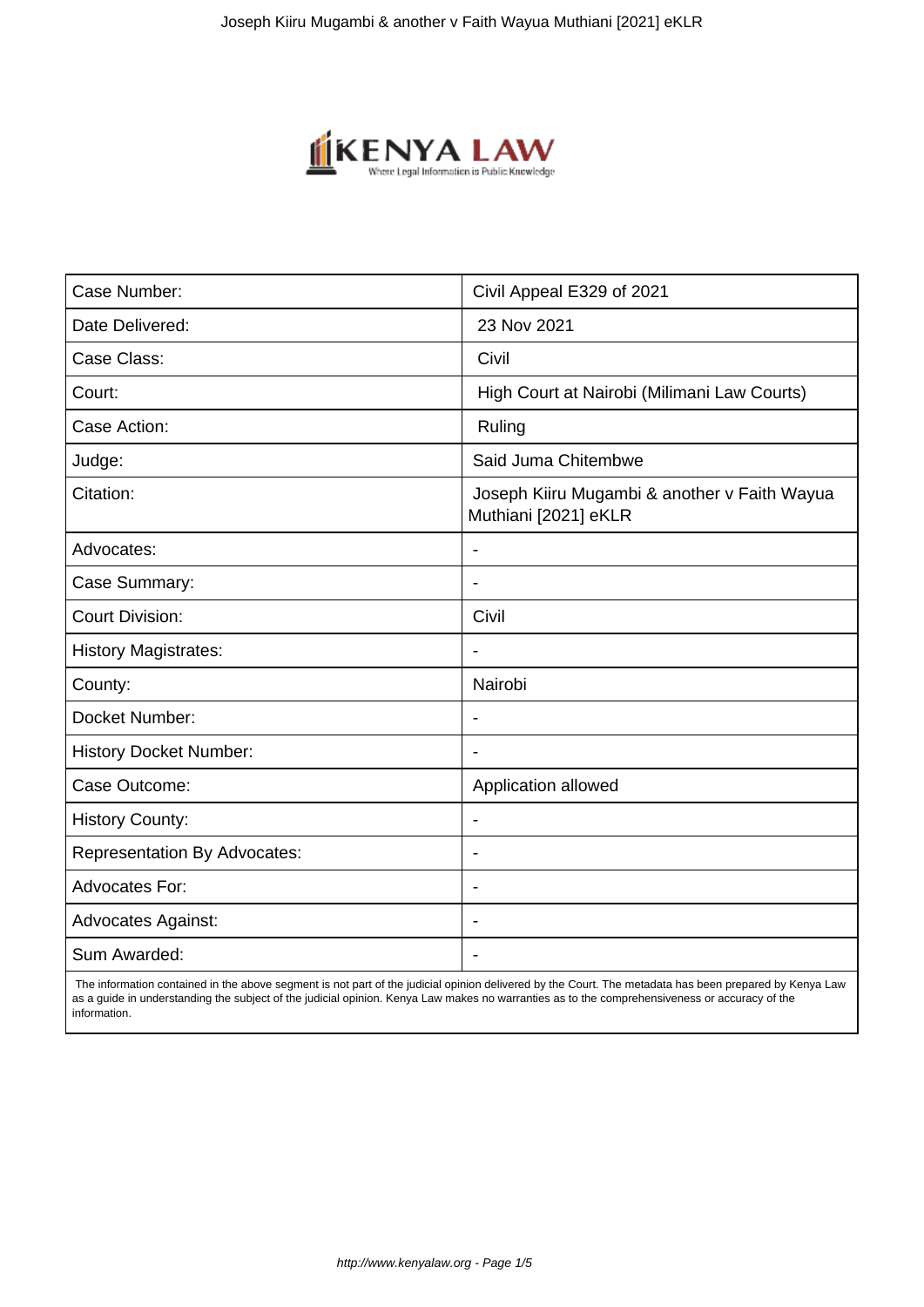## **REPUBLIC OF KENYA**

# **IN THE HIGH COURT OF KENYA AT NAIROBI**

## **CIVIL APPEAL NO. E329 OF 2021**

| VERSUS |  |
|--------|--|
|        |  |

# **RULING**

The applicants filed a notice of motion dated 3<sup>rd</sup> June 2021 and it is brought pursuant to Section 3A of the Civil Procedure Act, Order 42 Rule 6 Sub rule (1) (2) and (3), Order 51 Rules 1 and 3 of Civil Procedure Rules 2010 for orders;

#### **1. Spent**

**2. That this honorable court be pleased to stay any further proceedings in Milimani Chief Magistrates Court Civil Case No. 8434 and in particular the execution of judgment delivered on 26th May 2021 pending the hearing and determination of this application.**

**3. That this honorable court be pleased to stay any further proceedings in Milimani Chief Magistrates Court Civil Case No. 8434 and in particular the execution of judgment delivered on 26th May 2021 pending the hearing and determination of the appeal herein**

**4. That the costs of the application be in the cause**

# **5. Any other and/or further orders this honorable court deems fit to grant.**

The application was supported by the affidavit of Kevin Ngure. He avers that judgement was delivered by the subordinate court in favour of the respondent on  $16<sup>th</sup>$  April 2021 as follows:-

a. Liability - 100%

- b. General Damages Kshs 1,400,000
- c. Special Damages Kshs. 3,350
- d. Costs and interest.

Counsel for the applicants submitted that Order 42 Rule 6 (2) of the Civil Procedure Rules stipulates:-

**2. No order for stay of execution shall be made under sub rule 1 unless:-**

**a) The Court is satisfied that substantial loss may result to the 1st Applicant unless the order is made and that the application has been made without unreasonable delay; and**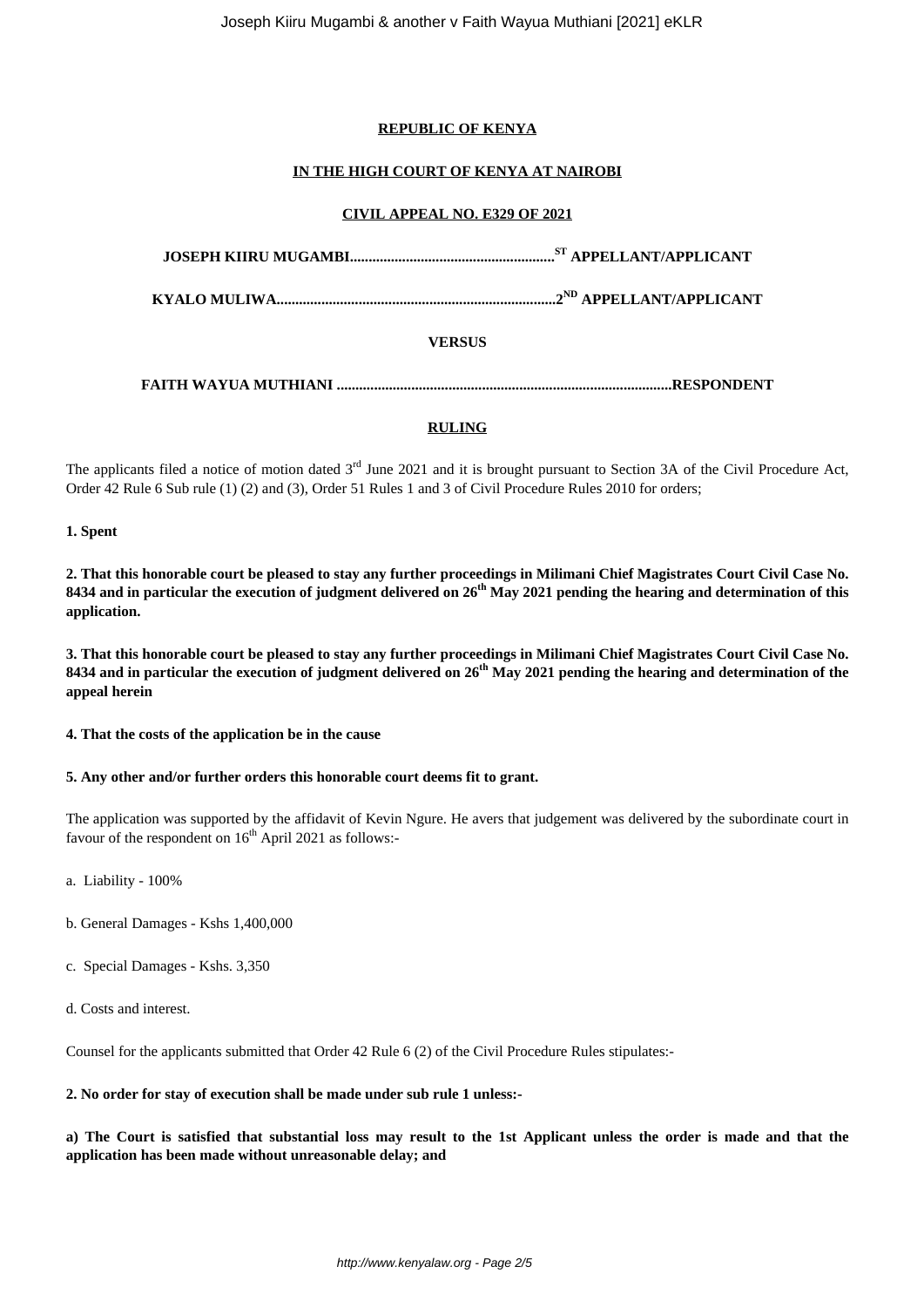### **b) Such security as the Court orders for the due performance of such decree or order as may ultimately be binding on him has been given by the Applicant.**

It was submitted that judgement was delivered on  $26<sup>th</sup>$  May 2021 and this application was filed on  $10<sup>th</sup>$  June 2021 barely two weeks later. The application was filed without undue delay.

On the issue of substantial loss, the applicants argued that the respondent's means are unknown and it is highly unlikely that she will be capable of refunding the decretal amount in the event that the appeal succeeds. The respondent has not disclosed any financial standing.

Counsel for the applicants further argued that in applications for stay pending appeal, it is not a requirement to show that the appeal has high chances of success. The appellants only need to show that they have an arguable appeal. The appellants consider the awarded damages as excessive.

The application was opposed by the replying affidavit of Faith Wayua dated  $21<sup>st</sup>$  September 2021 where she contended that the applicants have not satisfied the laid down conditions to warrant grant of stay of execution pending appeal.

Counsel for the respondent further submitted that on the issue of substantial loss the applicants indicated that the loss they are likely to incur is the decretal sum if it is paid to the respondent, but the process of execution does not itself amount to substantial loss as it is a lawful process.

Counsel for the respondent argued that the applicants did not demonstrate any peculiar circumstances that necessitate withholding of the decretal sum from the decree holder nor did they state that they would suffer any substantial loss which is the corner stone in granting of an application for stay and without any evidence the respondent should not be kept out of her money. Reliance was placed on the case of **Equity Bank Ltd v Taiga Adams Co. Ltd [2006] eKLR** where it was held;

**"In the application before me, the applicant has not shown or established the substantial loss that would ensue if this stay is not granted. The only way of showing or establishing substantial loss is by showing that if the decretal sum is paid to the Respondent – that is execution is carried out – in the event the appeal succeeds, the Respondent would not be in a position to pay- reimburse – as he/it is a person of no means. Here, no such allegation is made, much less established, by the appellant/applicant."**

## **Analysis and Determination**

The issue for determination is whether to grant stay of execution of the trial court's decree pending the hearing and determination of the appeal"

The principles guiding the grant of a stay of execution pending appeal are well settled. These principles are provided under Order 42 rule 6(2) of the Civil Procedure Rules which provides as follows

**No order for stay of execution shall be made under subrule (1) unless—**

**(a) the court is satisfied that substantial loss may result to the applicant unless the order is made and that the application has been made without unreasonable delay; and**

**(b) such security as the court orders for the due performance of such decree or order as may ultimately be binding on him has been given by the applicant.**

In the case of **BUTT –V- RENT RESTRICTION TRIBUNAL (1982) KLR 417** the court held as follows: -

**"1. The power of the court to grant or refuse an application for a stay of execution is a discretionary power. The discretion should be exercised in such a way as not to prevent an appeal.**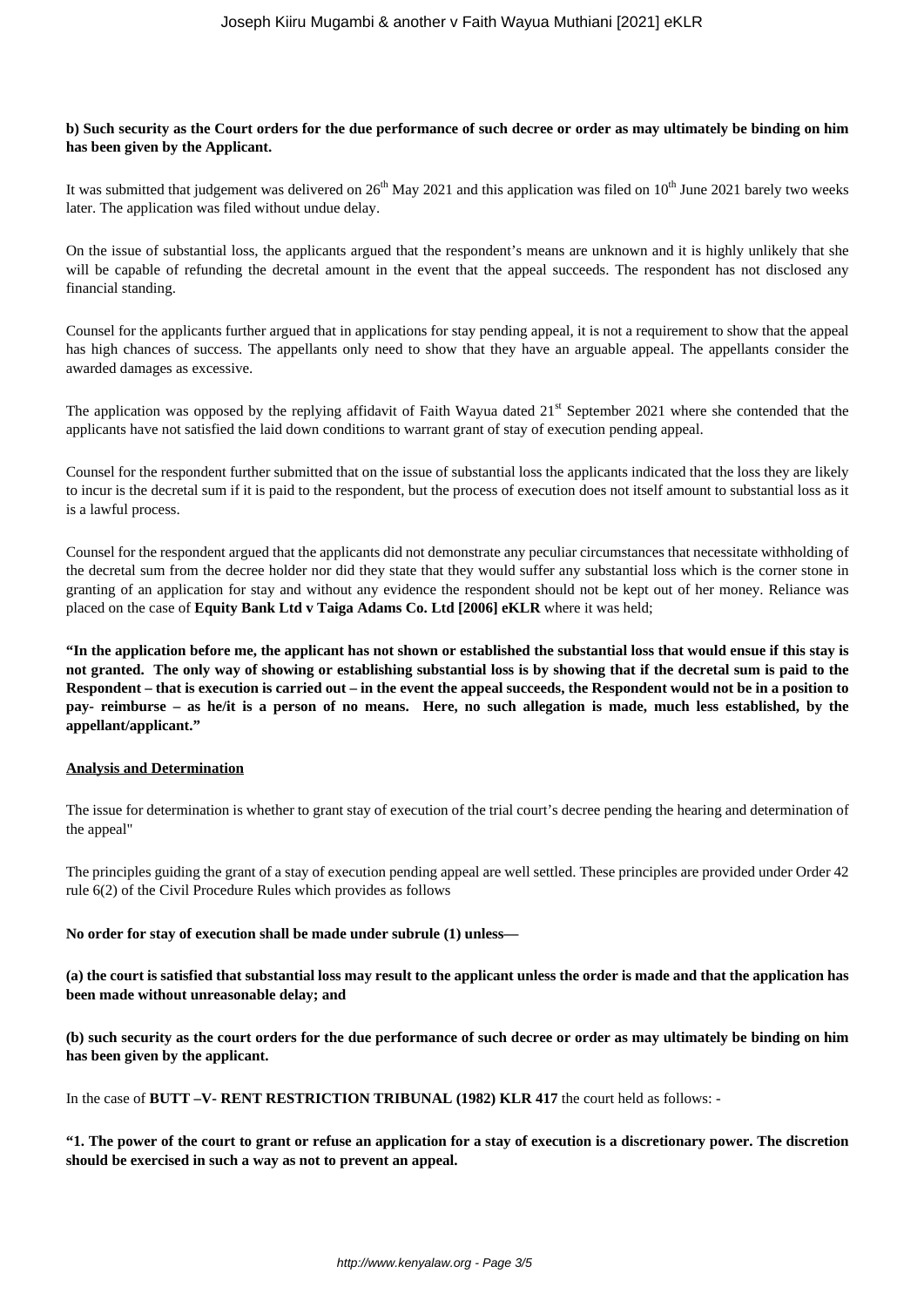**2. The general principle in granting or refusing a stay is; if there is no other overwhelming hindrance, a stay must be granted so that an appeal may not be rendered nugatory should that appeal court reverse the judge's discretion.**

**3. A judge should not refuse a stay if there are good grounds for granting it merely because in his opinion, a better remedy may become available to the applicant at the end of the proceedings.**

**4. The court in exercising its discretion whether to grant [or] refuse an application for stay will consider the special circumstances of the case and unique requirements. The special circumstances in this case were that there was a large amount of rent in dispute and the appellant had an undoubted right of appeal.**

**5.The court in exercising its powers under Order XLI rule 4(2)(b) of the Civil Procedure Rules, can order security upon application by either party or on its own motion. Failure to put security for costs as ordered will cause the order for stay of execution to lapse."**

Judgement was delivered on  $26<sup>th</sup>$  May 2021. The present application is dated  $3<sup>rd</sup>$  June 2021 and was filed on  $10<sup>th</sup>$  June 2021. It is therefore clear that there was no unreasonable delay in filing the application.

On substantial loss the applicants have argued that the respondent's means are unknown and it is highly unlikely that the respondent will be capable of refunding the decretal amount in the event that the appeal succeeds. They are willing to furnish security through a bank guarantee.

The court, in **RWW vs. EKW [2019] eKLR**, it was stated as follows:-

**"The purpose of an application for stay of execution pending an appeal is to preserve the subject matter in dispute so that the rights of the appellant who is exercising the undoubted right of appeal are safeguarded and the appeal if successful, is not rendered nugatory. However, in doing so, the court should weigh this right against the success of a litigant who should not be deprived of the fruits of his/her judgment. The court is also called upon to ensure that no party suffers prejudice that cannot be compensated by an award of costs.**

**Indeed to grant or refuse an application for stay of execution pending appeal is discretionary. The Court when granting the stay however, must balance the interests of the Appellant with those of the Respondent."**

I do find that the appellants are likely to suffer substantial loss given the fact that the respondent has not disclosed how she will pay the decretal sum if the appeal succeeds. The application was filed without undue delay. The appeal is challenging the assessment of quantum of damages by the trial court. The upshot is that the application dated  $3<sup>rd</sup>$  June 2021 is merited and is hereby granted as follows:-

**1. Execution is hereby stayed pending the hearing and determination of the pending Appeal.**

**2. The applicant to provide a bank guarantee of the entire decretal sum within 45 days hereof.**

**3. In default of order two (2) above, the orders of stay of execution shall stand vacated and the Respondent shall be at liberty to execute.**

**4. Costs shall follow the outcome of the Appeal.**

# **DATED AND SIGNED AT NAIROBI THIS 23RD DAY OF NOVEMBER, 2021.**

**..............................................**

**S. CHITEMBWE**